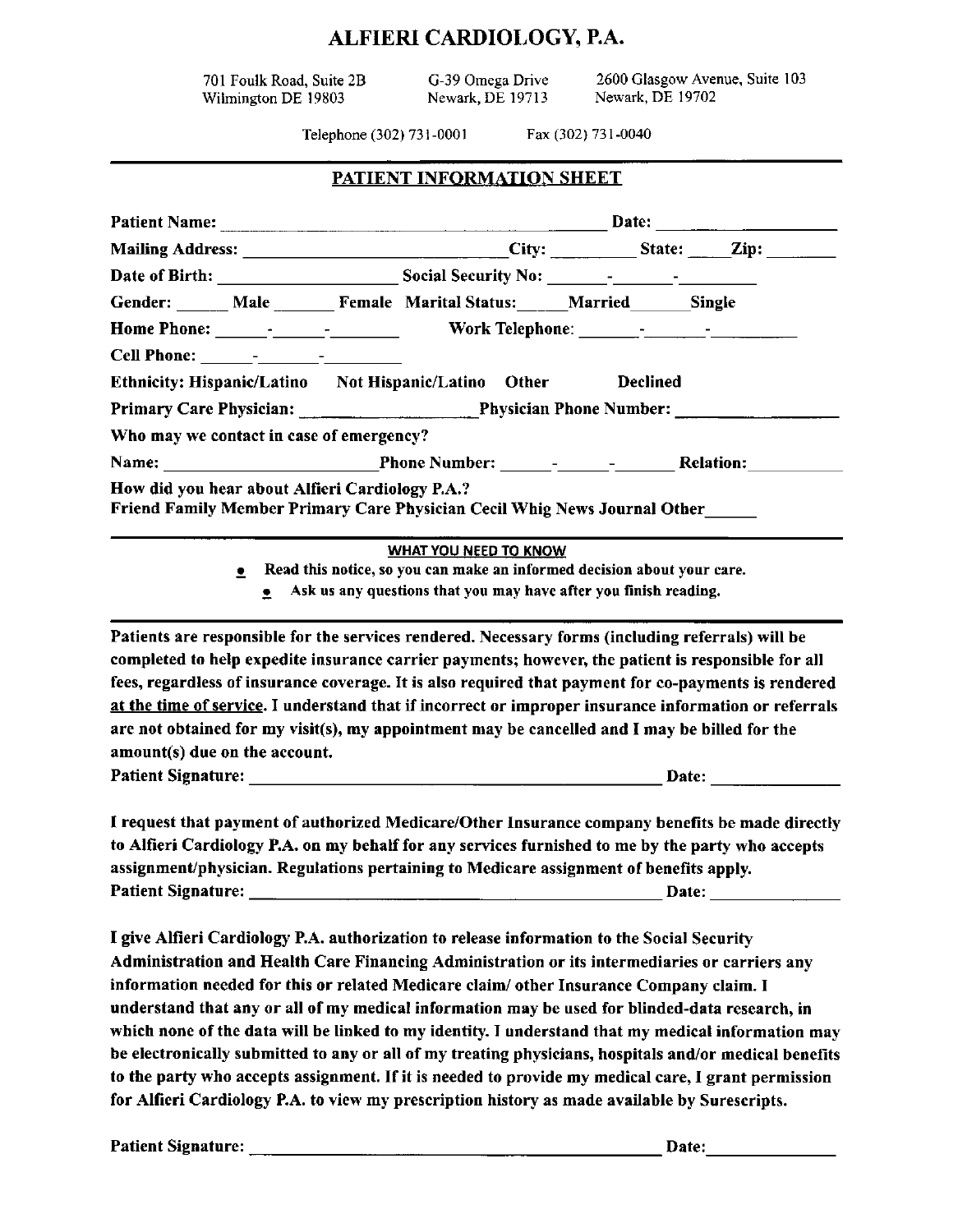### Advance Beneficiary Notice of Non-Coverage (ABN)

Note: If your insurance carrier does not pay for any services rendered by the provider, you will be responsible for the balance of the fees. Primary Health Insurance does not pay for every service provided, including some care that you or your health care provider have good reason to think you need. The provider of service will submit all claims to the insurance carrier(s) listed below in attempt to obtain an official decision on payment. However, if the insurance carrier(s) does not pay for services rendered, then the healthcare provider is not liable.

Your health information will be kept confidential. Any information that we collect about you on this form will be kept confidential in your patient chart. If a claim is submitted to insurance carrier(s), your health information on this form may be shared with the payor as per federal guidelines.

| $DOB:$ $\frac{1}{2}$ $\frac{1}{2}$ $\frac{1}{2}$ $\frac{1}{2}$ $\frac{1}{2}$ $\frac{1}{2}$ $\frac{1}{2}$ $\frac{1}{2}$ $\frac{1}{2}$ $\frac{1}{2}$ $\frac{1}{2}$ $\frac{1}{2}$ $\frac{1}{2}$ $\frac{1}{2}$ $\frac{1}{2}$ $\frac{1}{2}$ $\frac{1}{2}$ $\frac{1}{2}$ $\frac{1}{2}$ $\frac{1}{2}$ $\frac{1}{2}$ $\frac{1$<br>$\frac{1}{2}$ $\frac{1}{2}$ $\frac{1}{2}$ $\frac{1}{2}$ $\frac{1}{2}$ $\frac{1}{2}$ $\frac{1}{2}$ $\frac{1}{2}$ $\frac{1}{2}$ $\frac{1}{2}$ $\frac{1}{2}$ $\frac{1}{2}$ $\frac{1}{2}$ $\frac{1}{2}$ $\frac{1}{2}$ $\frac{1}{2}$ $\frac{1}{2}$ $\frac{1}{2}$ $\frac{1}{2}$ $\frac{1}{2}$ $\frac{1}{2}$ $\frac{1}{2}$ | Does your insurance require a referral? ______ Yes ______ NO<br>Copayment: |
|-----------------------------------------------------------------------------------------------------------------------------------------------------------------------------------------------------------------------------------------------------------------------------------------------------------------------------------------------------------------------------------------------------------------------------------------------------------------------------------------------------------------------------------------------------------------------------------------------------------------------------------------------|----------------------------------------------------------------------------|
|                                                                                                                                                                                                                                                                                                                                                                                                                                                                                                                                                                                                                                               |                                                                            |
|                                                                                                                                                                                                                                                                                                                                                                                                                                                                                                                                                                                                                                               |                                                                            |
|                                                                                                                                                                                                                                                                                                                                                                                                                                                                                                                                                                                                                                               |                                                                            |
|                                                                                                                                                                                                                                                                                                                                                                                                                                                                                                                                                                                                                                               |                                                                            |
|                                                                                                                                                                                                                                                                                                                                                                                                                                                                                                                                                                                                                                               |                                                                            |
|                                                                                                                                                                                                                                                                                                                                                                                                                                                                                                                                                                                                                                               |                                                                            |

\*\*\*Medicaid does not pay for all your healthcare cost, Medicaid only pays for covered tests and services when Medicaid rules are met, based on your coverage program. If you are enrolled in a limited coverage program, you may be billed for noncovered services. Limited coverage guidelines apply.

Medicaid Full/Limited Coverage Programs include: (please circle your plan)

| Medicaid of DE                |                                           |
|-------------------------------|-------------------------------------------|
| Full coverage                 | Family planning and related services<br>О |
| Chronic Renal Disease Program | Qualified Medicare Beneficiary<br>о       |
| DE Healthy Children's Program | Long Term Care<br>Ο                       |
| DE Prescription Assistance    | Hospice<br>Ο                              |
| DE Cancer Treatment Program   | Transportation<br>О                       |

Health Options (Blue Cross Blue Shield)

- United Health Care Community Plan (UHC)
- Diamond State Partners

\*\*\*Patient eligibility will be verified by the Healthcare Provider's Office\*\*\* Additional information: Signing below means that you have received a copy of this noticed and understand it contents.

Patient signature: \_

Date:  $\angle$  /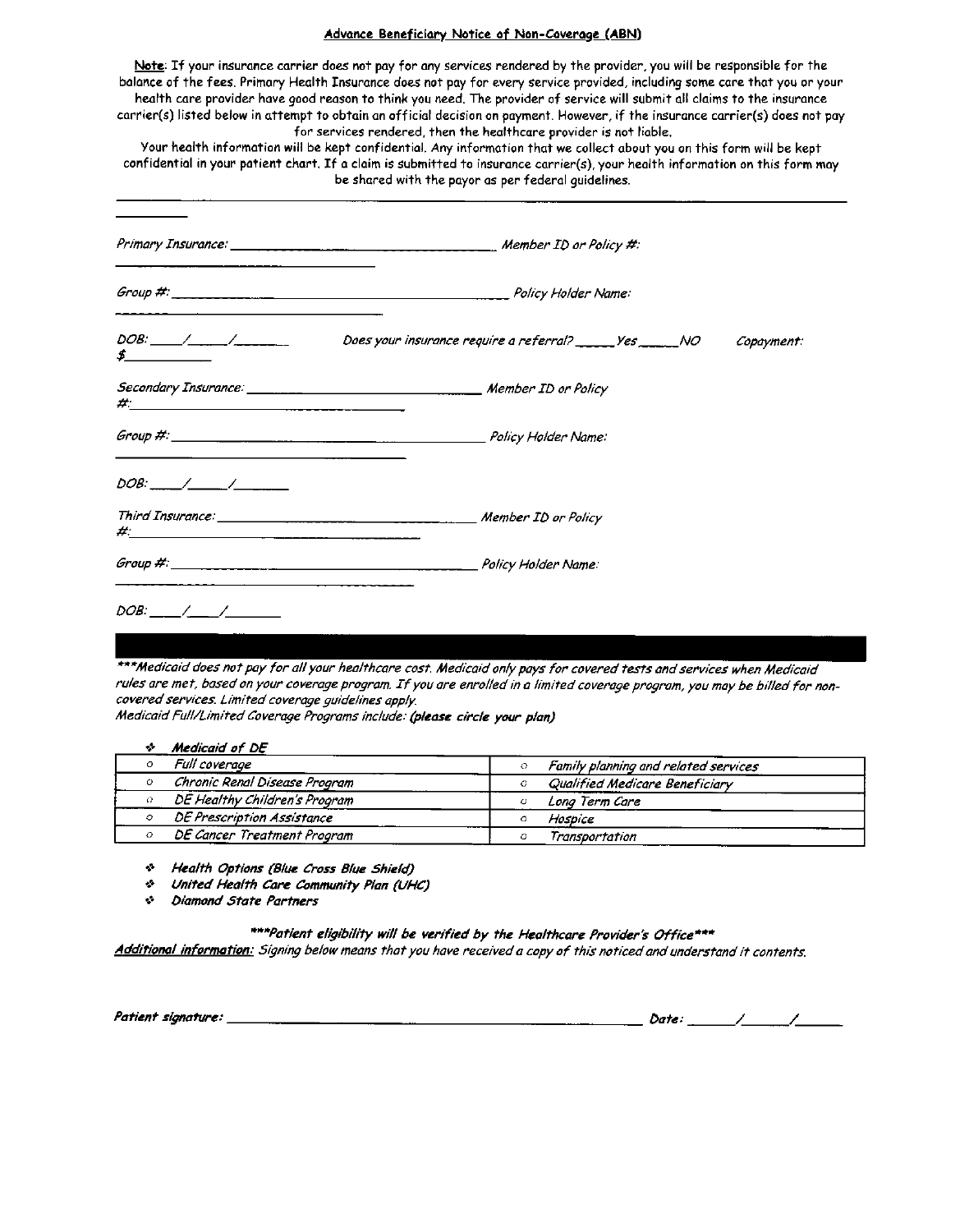

Telephone (302) 731-0001 Fax (302) 731-0040

### HIPPA (Health Insurance Portability & Accountability Act of 1996) Acknowledgement of Privacy Practice Notice from Alfieri Cardiology

By my signature below, I acknowledge receipt of the HIPPA Privacy Practice notice for Alfieri Cardiology:

**Patient Name** Patient Signature

Date

If you have any questions about this notice or if you think we may have violated your privacy rights, please ask to speak to our HIPPA Privacy Officer or the office manager. If you wish to retain a copy of this Privacy Practice Notice for your records, one will be provided.

Please circle one:

**Yes** 

No

(Stop Here)

THIS SECTION FOR OFFICE USE ONLY

The above named patient and/or representative has declined to sign the acknowledgement of receipt of the Privacy Practice Notice from Alfieri Cardiology.

**Employee Name** Date

Wilmington 701 Foulk Rd, Suite 1A Wilmington, DE 19803

Omega 39 Omega Drive Newark, DE 19713

Glasgow 2600 Glasgow Ave, Suite 103 Newark, DE 19702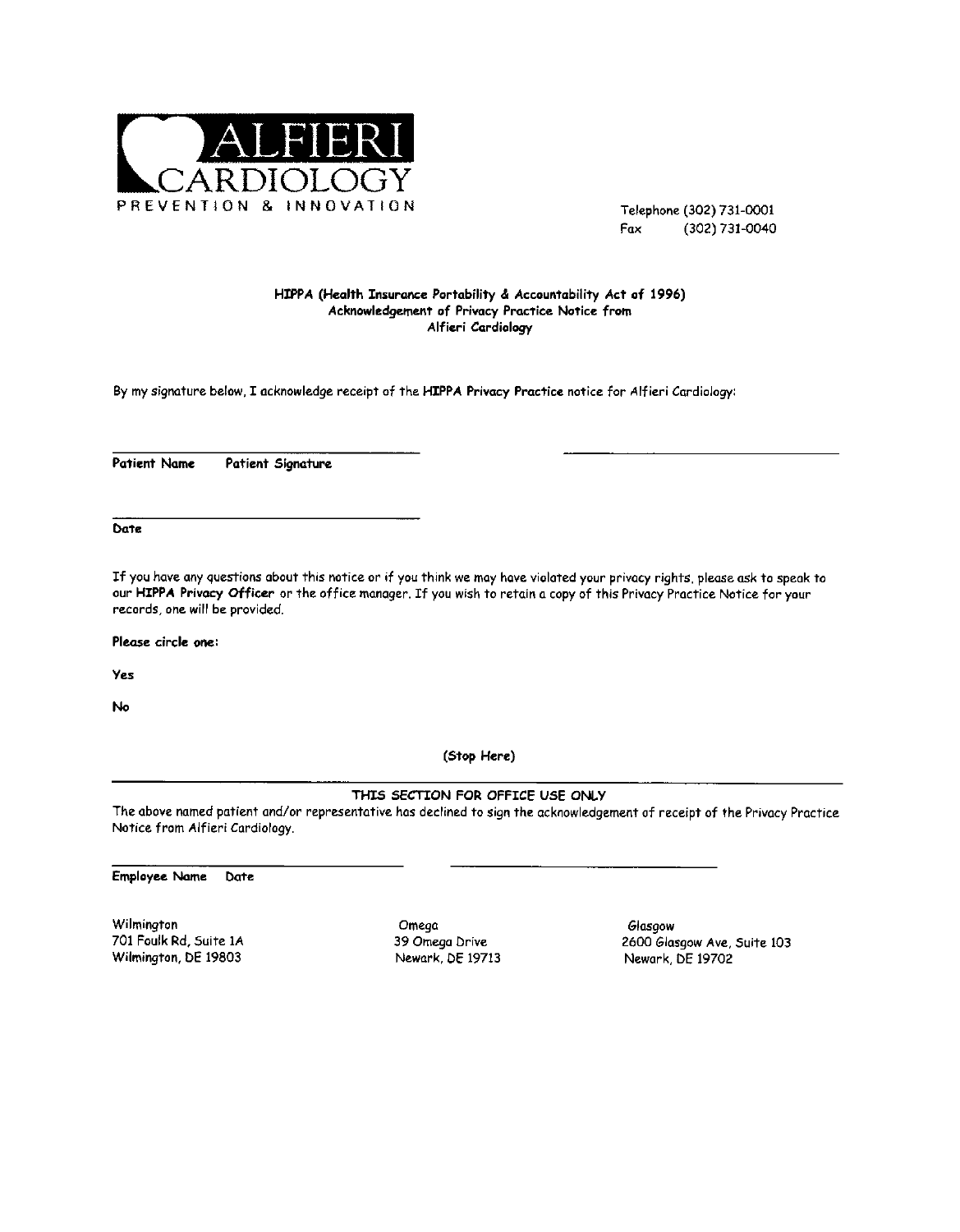

# PATIENT PORTAL NOW AVAILABLE!!!

Alfieri Cardiology would like you to join our new patient portal. Through the portal, you can:

- Send and receive non-urgent messages
- Request medication refills
- View lab and test results
- Request appointments and view scheduled appointments

Joining is easy. Simply supply your information below and you will receive an email invitation from IQHealth. The invitation expires in 90 days so please do not delay. Follow the link provided in the email to accept your invitation and create your account. When prompted for your shared secret, please enter your 5-digit zip code.

| To be completed by office staff: |                                                           |
|----------------------------------|-----------------------------------------------------------|
|                                  | MRN:<br><u> 1989 - Andrea State Barbara, amerikan per</u> |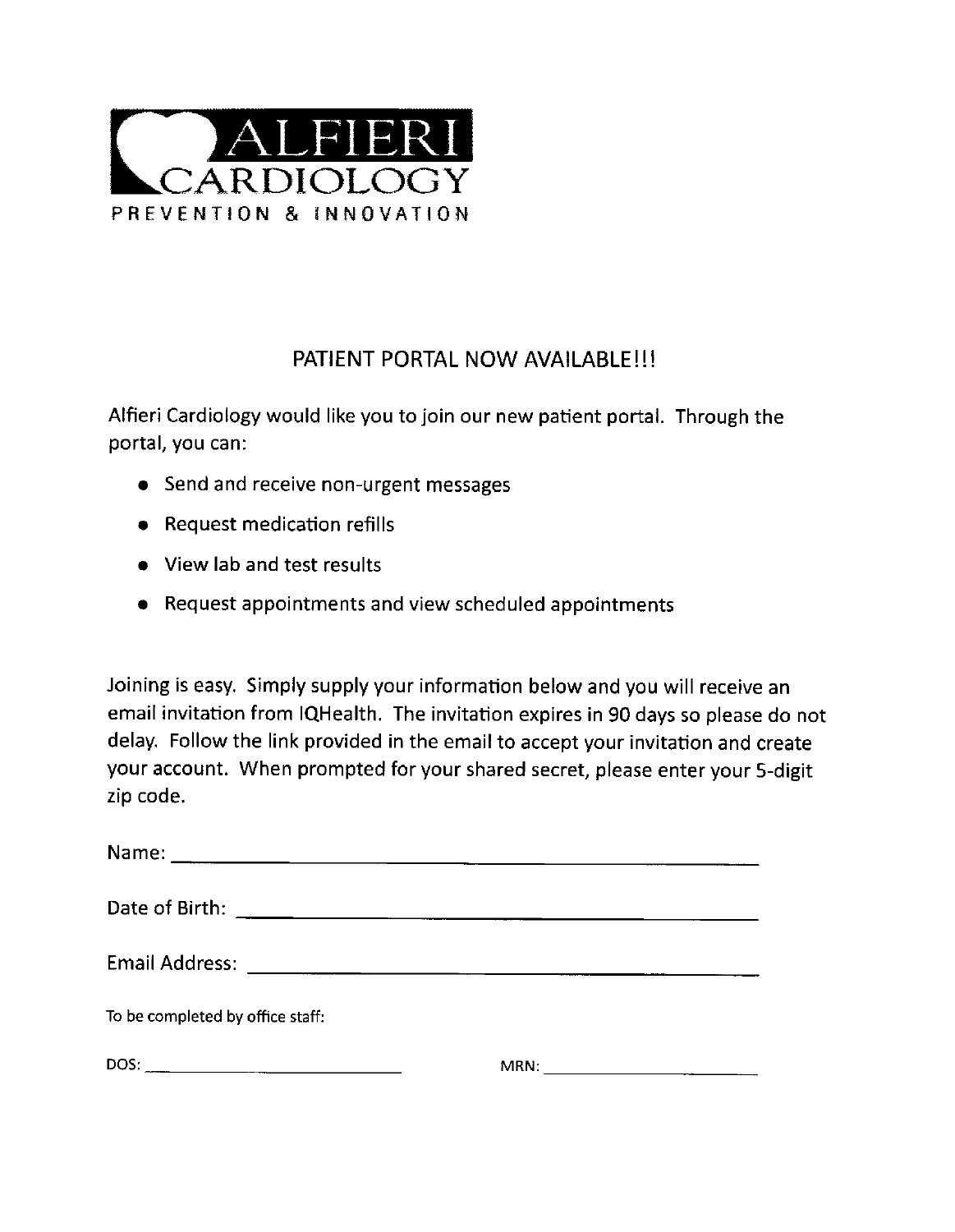# **Payment Policy**

Thank you for choosing Alfieri Cardiology as your healthcare provider. We are committed to providing you with quality and affordable health care. This policy has been established with these objectives in mind and to avoid any misunderstanding or disagreement concerning payment for professional services.

Insurance Coverage: We participate with most major insurance companies including Medicare and Medicaid. If we do not participate with your insurance company then payment is due at time of service. It is your responsibility to know and understand your insurance benefits. Please contact your insurance company should you have questions.

Proof of Insurance: All patients must provide a photo ID along with their insurance card. Failure to provide this information could result in non-payment of claims and become the patient balance. You are responsible for notifying us, prior to your visit, of any changes in insurance.

Referrals and Authorizations: Some insurances require a REFERRAL from your Primary Care Physician which you are responsible for providing at time of service. Some insurances require an AUTHORIZATION prior to services being rendered. Although we obtain the necessary authorization, it is not a guarantee of payment.

Copayments: Copayments are due at time of service. Failure to collect copayments constitute insurance fraud under federal and state regulations. For your convenience we accept cash, checks, Visa, MasterCard and Discover. If you do not pay your copayment your appointment may be rescheduled. A \$10.00 service charge will be assessed each time a copay is not paid at time of service.

Patient Balances: All patient balances are due in full at time of service or immediately upon receipt of a statement. If payment is not made or a payment plan has not been established, then future services may be suspended. After 120 days the balance will be considered delinguent and may be forwarded to a collection agency. You will be charged a fee for any balances sent to collections. Should that occur you may be discharged from the practice. If discharged, you will receive written notification and have 30 days to find alternative care.

Missed Appointments: Appointments which are not cancelled within 24 hours prior to the scheduled time are considered a "no-show". We charge a fee for no-show appointments. Based on circumstances we may extend a one-time courtesy. However, you will be charged for future occurrences.

Claim Submission: We file both primary and secondary claims. Once all insurance has been processed, any remaining balances will become the patient's responsibility. We will make every effort to insure that your claims are processed and paid correctly. However, you may need to contact your insurance company directly.

Our practice is committed to providing the best treatment to our patients. Thank you for understanding our payment policy. Please let us know if you have any questions or concerns.

I have read and understand this payment policy and agree to abide by its guidelines: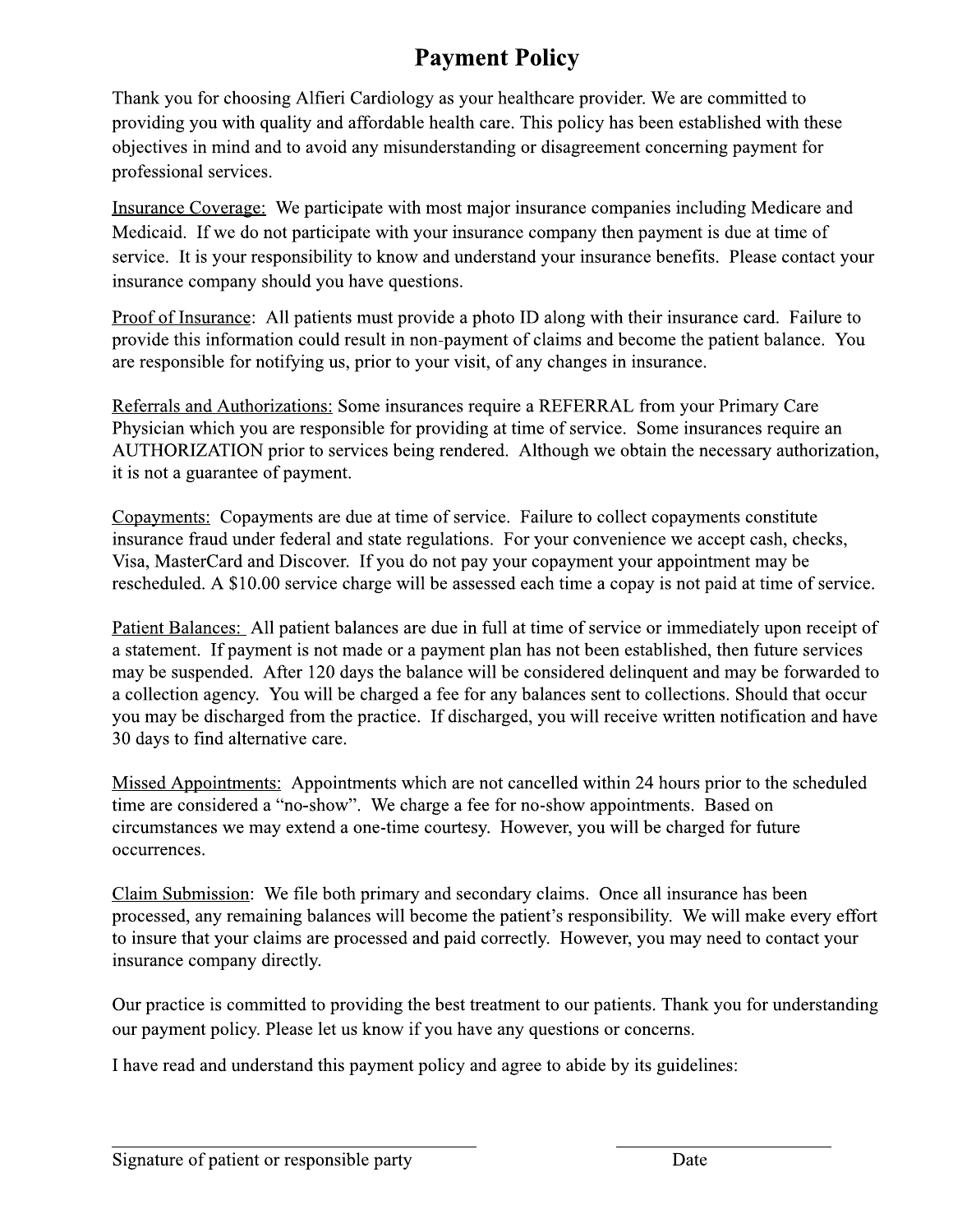

| $11 - 1$ $11 - 11 - 11$ $11 - 11 - 11 - 11 - 11$                        |           |                              |
|-------------------------------------------------------------------------|-----------|------------------------------|
|                                                                         |           |                              |
| DOB: $\frac{1}{\sqrt{2}}$                                               |           |                              |
| <b>Medications:</b>                                                     |           |                              |
| If you have a list, please provide it to the office staff upon arrival. |           |                              |
|                                                                         |           |                              |
| <b>MEDICATION NAME</b>                                                  | <b>MG</b> | <b>HOW OFTEN YOU TAKE IT</b> |
|                                                                         |           |                              |
|                                                                         |           |                              |
|                                                                         |           |                              |
|                                                                         |           |                              |
|                                                                         |           |                              |
|                                                                         |           |                              |
|                                                                         |           |                              |
|                                                                         |           |                              |
|                                                                         |           |                              |

# -+,,-.

# <u>ramıly History:</u>

- □ Heart disease
- **E** High Blood Pressure
- **E** Heart attacks
- **D** Cardiomyopathy
- $\Box$  Atrial fibrillation
- Open Heart Surgery
- $\Box$  CHF (congestive heart failure)
- Cancer; What kind \_\_\_\_\_\_\_
- Diabetes
- □ Stroke
- $\Box$  Other  $\Box$
- **E** Heart Disease

# <u>Mother:</u> when the same of the same of the same of the same of the same of the same of the same of the same of the same of the same of the same of the same of the same of the same of the same of the same of the same of the

- $\Box$  High Blood Pressure
- Heart attacks
- **Q** Cardiomyopathy
- $\Box$  Atrial fibrillation
- □ Open Heart Surgery<br>□ CHF (congestive hea
- CHF (congestive heart failure)
- Cancer; What kind
- Diabetes
- □ Stroke
- 0 Other \_\_\_\_\_\_\_\_\_\_\_\_\_\_\_\_\_\_